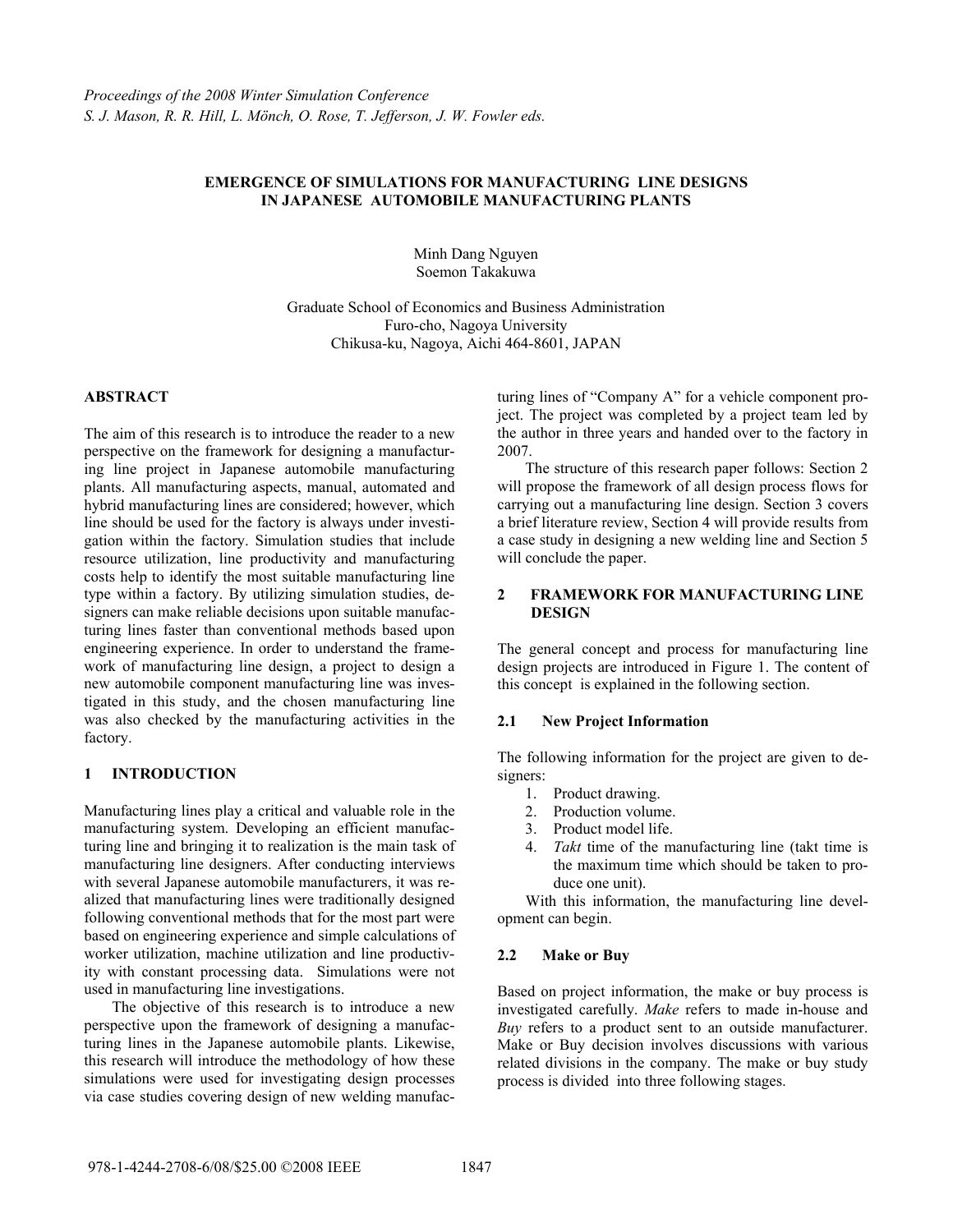

Figure 1: Framework for manufacturing line design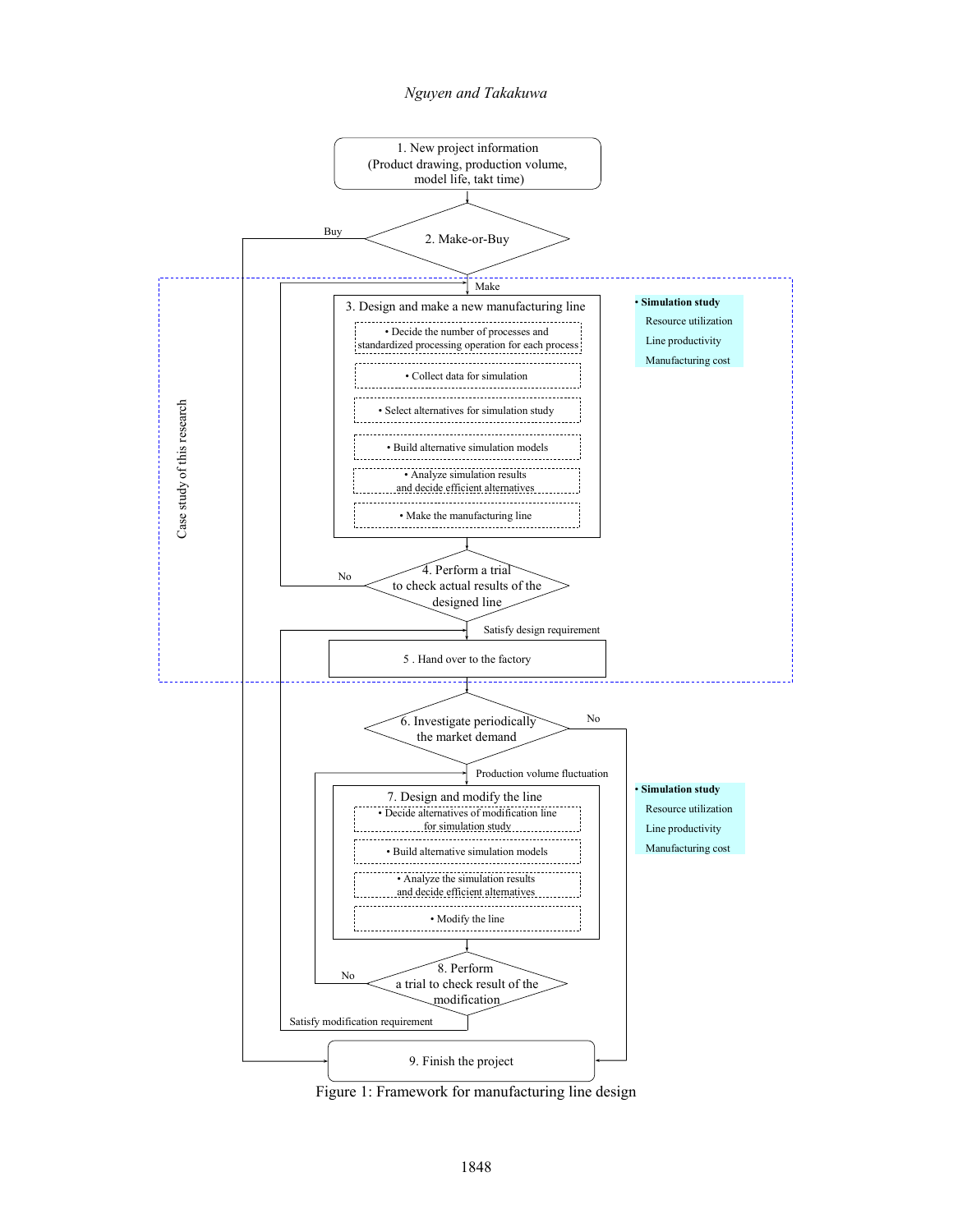Based on the product strategy of the company, the core product defines the business but if the product is not at the core it is bought from a chosen supplier.

In cases where the manufactured goods are core product, designers will study several suppliers for making appropriate benchmark comparison.

The study of manufacturing costs involved a comparison with supplier costs (in this stage, manufacturing costs were estimated based on data from previous projects). When supplier costs are cheaper and there is no threat of future competition, the product will be bought from an appropriate supplier. If not, it must be made inside the company.

In the case of a Buy decision, the manufacturing line design project will conclude, otherwise the project will progress to the next process.

### **2.3 Design and Make a New Manufacturing Line**

Manufacturing line design is developed through a simulation process. Resource utilization, line productivity and manufacturing cost are all considered for developing the most efficient line. In a manufacturing line design project, manufacturing line productivity is calculated as a ratio of actual output multiplied by the takt time over the total operation time. This design process for new manufacturing lines was carried out in the following steps:

 Decided upon the number of processes and standardized processing operations: these are chosen based on empirical know-how of the company, manufacturing technology, quality and technical requirements of the product.

Collected data for the simulation: data from standardized processing operations for both manual and automated process is collected from existing pilot lines (a pilot line is a line used for simulating every single standardized processing operation for a new project). Pilot project teammembers join to simulate and measure standardized processing operations for both manual and automated processing times. Data for cost simulation was collected from the company.

Selected alternative options for the simulation study: the main factors for deciding alternatives for the manufacturing line were the amount of workers and the type of equipment used. We investigated a manual manufacturing line with a manual processing machine, an automated production line with an automated processing machine and the hybrid line with both automated and manual machines. The manual line was advantageous in simplicity and having lower investment for equipment costs; however, the line used more human resources than the automated line.

Built a simulation model: simulation models of all alternatives constructed based on information of data collection in the above mentioned steps.

Analyzed simulation results and decided the efficient alternatives: the simulation was analyzed based on the target of maximization of utilization of machine and workers, maximization of line productivity (company requirement is higher than 90%), and minimum manufacturing cost.

The chosen manufacturing line was constructed for trial to check the feasibility of the line.

# **2.4 Check Actual Results of the Designed Line and Hand Over to the Factory**

Production engineers and pilot members joined to run the trial for checking the lines feasibility. Worker utilization, machine utilization, and line productivity were measured and compared with simulation results.

If the line satisfied a given design target, it was handed over to the factory, otherwise it was re-modified until a satisfactory result was achieved.

# **2.5 Investigate the Market Demand for the Product**

The market demand for the product is surveyed periodically by the marketing division. In case of a decrease in production volume, takt time and a numbers of workers on the manufacturing line should be adjusted. In case production volume increases above the capacity of the production line, the manufacturing line will be modified to ensure the capacity.

### **2.6 Design and Modify the Line**

Design of the modification process was carried out by the following steps:

 Decided upon alternatives to modify the line including a study of alternatives of reallocation of resources, the increase or decrease of the number of machines.

 Built the simulation model: simulation model of the alternatives constructed base on data collection in the current line.

Analyzed simulation results and decided efficient alternatives.

The chosen manufacturing line was modified from the current line.

# **2.7 Check the Modifications and Re-Hand Over to the Factory**

Worker, machine utilization and line productivity were measured to re-confirm the feasibility of the line. If the modifications satisfied design targets the manufacturing was handed over to the factory, otherwise it was modified again until achieving positive results.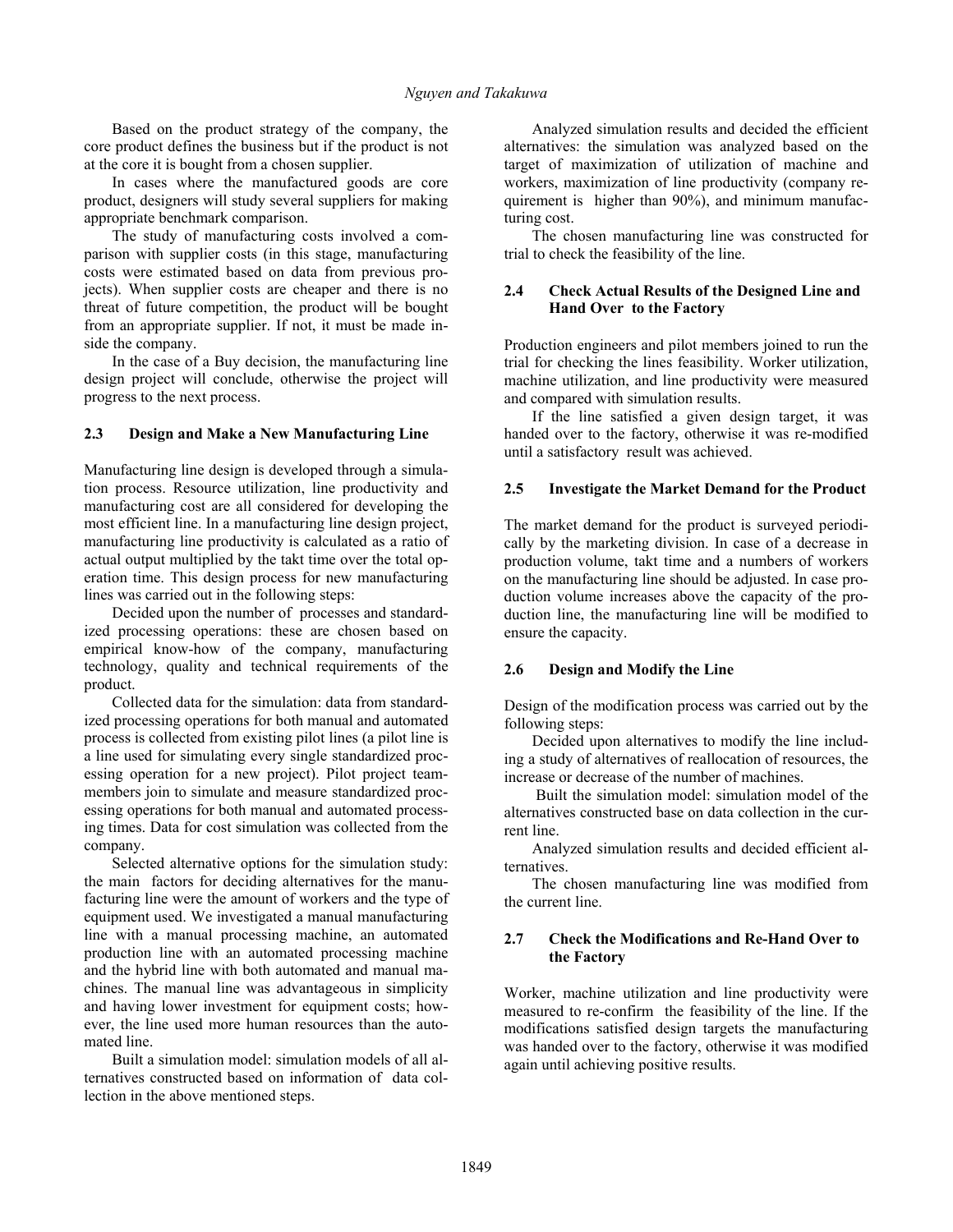When a manufacturing line is handed-over to the factory after a positive modification, the design process has been concluded.

## **3 BRIEF LITERATURE REVIEW**

 Approaches related to manufacturing system design using simulation studies includes the following research:

Research converting an existing manufacturing system to new system: for this type of study, the concept of manufacturing method was almost changed. Dyck and Johnson (1988) studied simulation in an attempt to gradually transform US traditional manufacturing systems into more productive just-in-time applications. Simulation study in the analysis of the conversion from a job shop to a cellular manufacturing system was mentioned (Durmusoglu 1993). Feasibility of converting an existing system to a cellular manufacturing system by simulation study was presented (Taj et al. 1998).

 Research in re-designing an existing manufacturing system without changing manufacturing method: such studies concentrated on only redesigning the manufacturing system. For example, simulation of production capacity of a shock absorber assembly line was studied to propose a modification of the current line (Gujarathi, Ogale, and Gupta 2004). Redesign of an injector assembly and calibration production was discussed (Grimard and Marvel 2005). Conversion from central storage to decentralized storage in cellular manufacturing environments using activity-based costing was presented to reduce total cost of storage (Satoglu, Durmusoglu, and Dogan 1993).

Research in analyzing concrete factors in a manufacturing system: the purpose of analyzing some concrete factor of manufacturing system was to improve the current system. Roser, Nakano, and Tanaka (2001) studied a method for detecting the bottleneck in a manufacturing line. Duanmu and Taaffe (2007) attempted to improve throughput of a manufacturing line using a combination of takt time and simulation analysis. Simulation of robotic welding system was investigated to show the impact of system failures and delays on the output and cycle time (Williams and Chompuming 2002). Man-machine ratios using simulation was studied to gain high resource utilization and output (Ong 2007).

However, we were unable to locate literature specifically regarding the design of a new manufacturing line from the beginning stage with initial information of the product. Furthermore, previous research has not provided an idea of where and when simulation study was utilized in the whole design process.

The first contribution of our research was to present the new framework of a design process throughout the whole product model life from practical point of view in Company A. The second was to introduce an empirical design project of a new manufacturing line for ensuring the framework and understanding the important role of simulation studies in making decisions for the most efficient line.

# **4 CASE STUDY OF A NEW MANUFACTURING LINE DESIGN**

In this section, an example of designing a new manufacturing line in Company A will be introduced for further understanding of how simulation is utilized in the whole design process.

# **4.1 New Project Information**

The Production Planning Division requested the design of a new cellular welding manufacturing line for producing a crucial component for vehicles. Product drawing was released from product designer and other project information of the project were quoted as follows:

- 1. Production volume: 9200 units/month.
- 2. Product model life: 6 years.
- Takt time: 107 seconds.

Production line will follow the just-in-time manufacturing method in which parts were fed into the system at a constant rate by the *Kanban* (Monden 1983).

## **4.2 Decide Number of Processes and Standardized Processing Operation for Each Process**

The number of processes for the required manufacturing line was decided based on the information within the project such as the welding sequence, arc welding length, number of spot weld, quality consideration, takt time, production engineering standard, and equalization of welding workload for each process. For this project, six processes were defined. As shown in Figure 2, process 1 was a nut weld that used part 1 welding with nuts, process 2 was the arc weld that used part 2 welding with the subassemblies from process 1. Process 3 was a spot weld that used part 3 welding with sub-assemblies from process 2. Process 4 was an arc weld that used sub-assemblies from process 3 and welded with part 4, process 5 represented an additional spot weld, and process 6 was the final check and repair.

Standardized processing operation for workers and machine for each process was also decided based on the manufacturing standards of the company. As shown in Table 1, the worker conducts manual work; such as, loading parts onto a jig, sliding finished parts from of the present process to the next process, operating a manual welding machine, and checking and repairing parts. The automated process is operated by robot.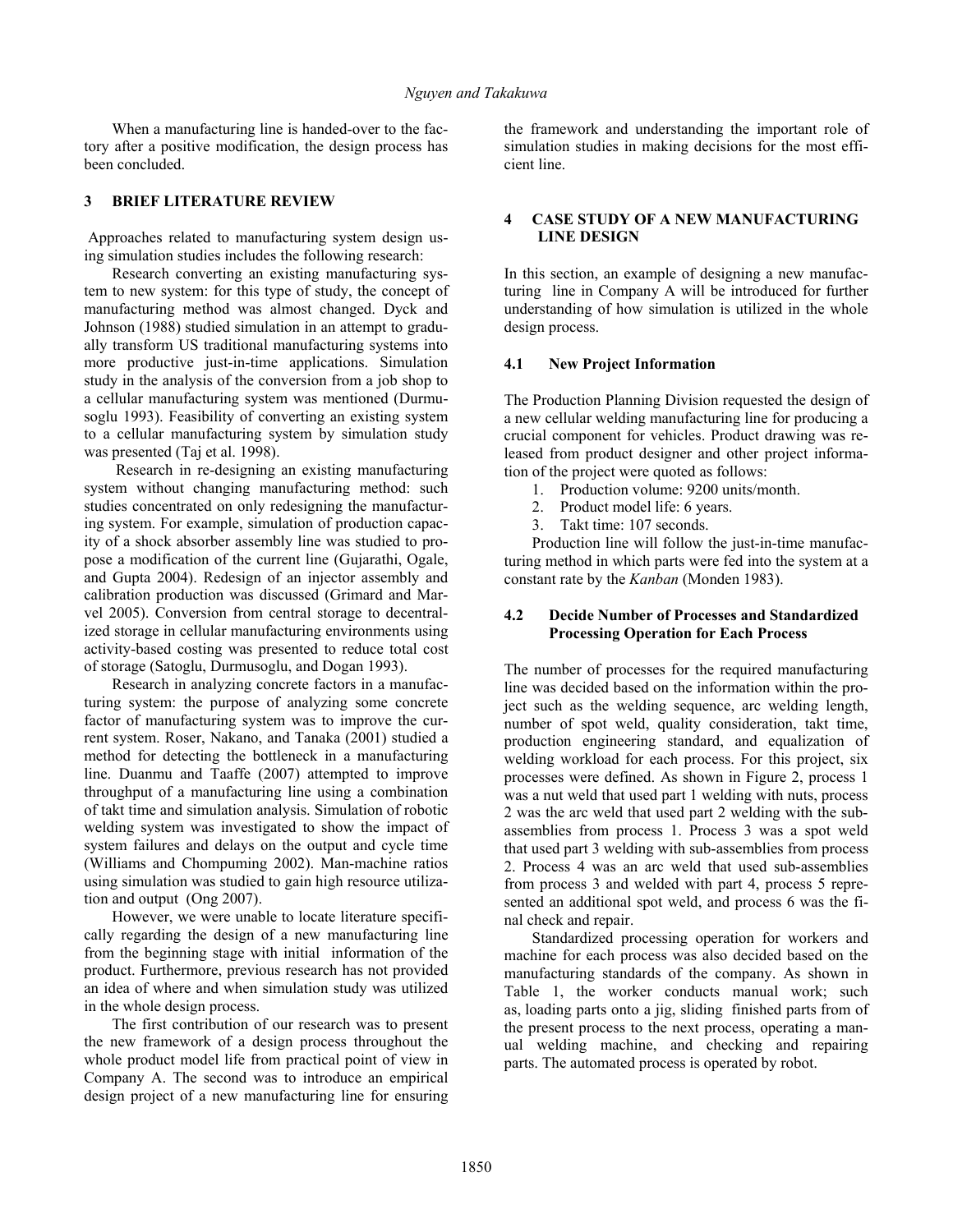## *Nguyen and Takakuwa*

| Part in             | Process <sub>1</sub><br>(Nut weld) | Process <sub>2</sub><br>(Arc weld) | Process <sub>3</sub><br>(Spot weld) | Process 4<br>(Arc weld) | Process 5<br>(Spot weld) | Process 6<br>(Inspection<br>and repair) | Part out |
|---------------------|------------------------------------|------------------------------------|-------------------------------------|-------------------------|--------------------------|-----------------------------------------|----------|
| Part 1<br><b>NO</b> |                                    |                                    |                                     |                         |                          |                                         |          |
| Part 2              |                                    |                                    |                                     |                         |                          |                                         |          |
| Part 3<br>H.        |                                    |                                    |                                     |                         |                          |                                         |          |
| Part 4              |                                    |                                    |                                     |                         |                          |                                         |          |

Figure 2: Number of processes of the welding line

# **4.3 Data Collection**

Pilot project team-members joined to simulate actual standardized processing operation and measuring processing times.

Besides the operation time, the following schedule and data of the manufacturing line was also obtained from the factory used in the simulation inputs:

- There were two production work shifts of eight hours for each shift.
- In each shift, the worker has one hour for a meal and two 15-minute tea-breaks.
- Average unplanned failure of manufacturing line such as machine failures were estimated from past data in the factory.

• Repair rates in the final check process was also estimated to 5% quoted from past data of the factory.

 The sample size of every single standardized processing operation was 50. The final results of collected data is summarized in Table 2.

| Table 1: Standardized processing operation |  |
|--------------------------------------------|--|

| -0                                                        |         |              |              |              |              |              |
|-----------------------------------------------------------|---------|--------------|--------------|--------------|--------------|--------------|
| Standardized<br>Processing<br>operation                   | Process | Process<br>2 | Process<br>3 | Process<br>4 | Process<br>5 | Process<br>6 |
| Load part on jig<br>(by worker)                           | 1       | 1            |              |              |              |              |
| Slide finished<br>part to next process<br>(by worker)     |         |              |              |              |              |              |
| Arc weld<br>(by worker or<br>robot)                       |         |              |              |              |              |              |
| Spot weld<br>(by worker or robot)                         |         |              |              |              |              |              |
| Nut weld<br>(by worker or<br>robot)                       |         |              |              |              |              |              |
| Check<br>and<br>repair<br>part<br>(by worker or<br>robot) |         |              |              |              |              |              |

|                                | $1$ abre $2$ . Blandardized processing operation three (seconds) |                                                                      |                                    |                          |                         |                          |                                         |
|--------------------------------|------------------------------------------------------------------|----------------------------------------------------------------------|------------------------------------|--------------------------|-------------------------|--------------------------|-----------------------------------------|
|                                |                                                                  | Process 1<br>(Nut weld)                                              | Process <sub>2</sub><br>(Arc weld) | Process 3<br>(Spot weld) | Process 4<br>(Arc weld) | Process 5<br>(Spot weld) | Process 6<br>(Inspection and<br>repair) |
| (Automated line)               | Load part on jig                                                 | TRIA(4,5,6)                                                          | TRIA(8,9,10)                       | TRIA(8,9,10)             | TRIA(8,9,10)            | TRIA(5,6,7)              | TRIA(5,6,7)                             |
|                                | Slide finished part to next<br>process                           | TRIA(3,4,6)                                                          | TRIA(5,7,8)                        | TRIA(5,7,8)              | TRIA(5,7,8)             | TRIA(5,7,8)              | TRIA(5,7,8)                             |
|                                | Automated weld by robot                                          | UNIF(31,33)                                                          | UNIF(40,42)                        | UNIF(33,35)              | UNIF(40,42)             | UNIF(39,41)              |                                         |
| Alternative 1                  | Check by robot                                                   |                                                                      |                                    |                          |                         |                          | UNIF(30,34)                             |
|                                | Repair by robot                                                  |                                                                      |                                    |                          |                         |                          | UNIF(20,30)                             |
|                                | Worker walk in process                                           |                                                                      | TRIA(20,23,25)                     |                          |                         | TRIA(20,23,25)           |                                         |
|                                | Load part on jig                                                 | TRIA(4,5,6)                                                          | TRIA(8,9,10)                       | TRIA(8,9,10)             | TRIA(8,9,10)            | TRIA(5,6,7)              | TRIA(5,6,7)                             |
| Alternative 2<br>(Manual line) | Slide finished part to next<br>process                           | TRIA(3,4,6)                                                          | TRIA(5,7,8)                        | TRIA(5,7,8)              | TRIA(5,7,8)             | TRIA(5,7,8)              | TRIA(5,7,8)                             |
|                                | Manual weld by worker                                            | TRIA(48,50,53)                                                       | TRIA(58,60,63)                     | TRIA(50,51,54)           | TRIA(57,59,62)          | TRIA(59,61,63)           |                                         |
|                                | Check by worker                                                  |                                                                      |                                    |                          |                         |                          | TRIA(36,43,47)                          |
|                                | Repair by worker                                                 |                                                                      |                                    |                          |                         |                          | TRIA(15,20,35)                          |
|                                | Worker walk in process                                           | TRIA(2,3,4)                                                          | TRIA(2,3,4)                        | TRIA(2,3,4)              | TRIA(2,3,4)             | TRIA(2,3,4)              | TRIA(2,3,4)                             |
|                                | Load part on jig                                                 | TRIA(4,5,6)                                                          | TRIA(8,9,10)                       | TRIA(8,9,10)             | TRIA(8,9,10)            | TRIA(5,6,7)              | TRIA(5,6,7)                             |
|                                | Slide finished part to next<br>process                           | TRIA(3,4,6)                                                          | TRIA(5,7,8)                        | TRIA(5,7,8)              | TRIA(5,7,8)             | TRIA(5,7,8)              | TRIA(5,7,8)                             |
| Alternative 3<br>(Hybrid line) | Hybrid weld by both<br>worker and robot                          | TRIA(48,50,53)                                                       | UNIF(40,42)                        | TRIA(44,46,48)           | UNIF(40,42)             | UNIF(39,41)              |                                         |
|                                | Check by worker                                                  |                                                                      |                                    |                          |                         |                          | TRIA(36,43,47)                          |
|                                | Repair by worker                                                 |                                                                      |                                    |                          |                         |                          | TRIA(15,20,35)                          |
|                                | Worker walk in process                                           | TRIA(6,7,8)                                                          |                                    |                          | TRIA(6,7,8)             |                          | TRIA(6,7,8)                             |
| Unplanned break failure        |                                                                  | Time to Failure: TRIA(5400,7200,10800); Failure time: TRIA(50,70,90) |                                    |                          |                         |                          |                                         |

| Table 2: Standardized processing operation time (seconds) |  |  |
|-----------------------------------------------------------|--|--|
|                                                           |  |  |
|                                                           |  |  |

Notation: TRIA=Triangular, UNIF=Uniform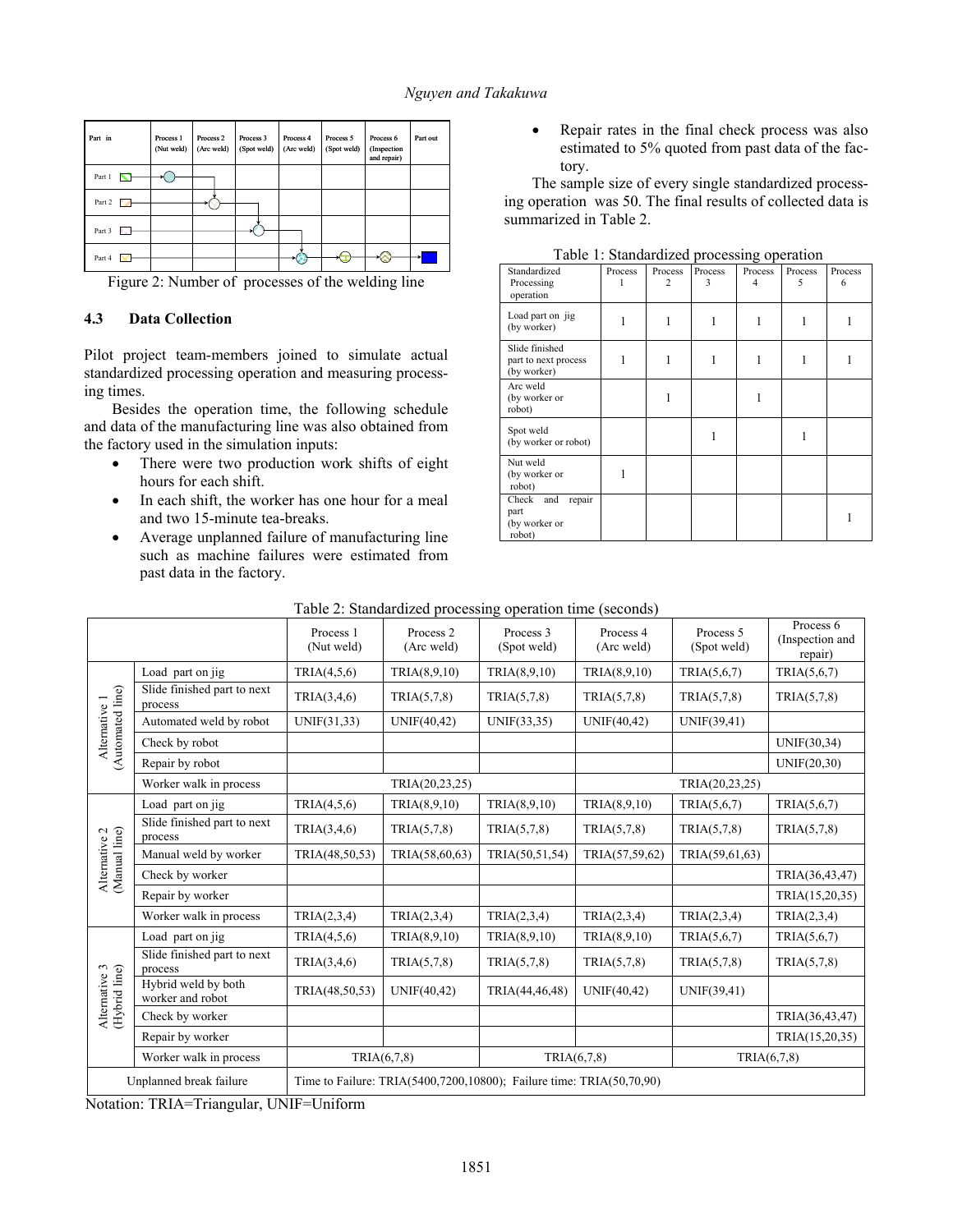#### **4.4 Select Alternatives for a Simulation Study**

The main factors for deciding alternatives for the production line were the number of workers and the kind of equipment used. In this project, we investigated three alternatives shown in Table 3: a manual production line, automated manufacturing line and the hybrid manufacturing line. The manual manufacturing line used manual welding equipments for all processes while automated manufacturing line utilized robots in all processes. The hybrid manufacturing line reflected a combination line of both manual and automated equipment. There were several options for hybrid line such as; hybrid line with one, two, three, four and five automated processes respectively. Using more automated process could save labor cost of worker on the line, however the equipment investment cost would increase. Thus, in this project, we chose a hybrid line with three automated processes aiming at an equilibrium point of labor and investment cost.

Number of worker for the three alternatives were also decided based on engineering factors such as welding sequence, arc welding length, number of spot weld, quality consideration, resource allocation and equalization of welding work for each process. As shown in Table 3, alternative one was automated line operated by 2 workers (process 1, process 2, process 3 were operated by worker 1; process 4, process 5, process 6 were operated by worker 2). Alternative two was a manual line operated by six workers. Alternative three was a hybrid line operated by three workers (process 1, process 3, process 6 were chosen as manual process due to ease of operation).

Resource utilization, line productivity and manufacturing costs were key factors in selecting the final line.

Table 3: Alternatives selecting for simulation study

|               | Resource | Process 1                   | Process <sub>2</sub> | Process 3 | Process 4 | Process <sub>5</sub>                    | Process 6 |  |
|---------------|----------|-----------------------------|----------------------|-----------|-----------|-----------------------------------------|-----------|--|
| Alternative 1 |          | Machine Automated Automated |                      |           |           | Automated Automated Automated Automated |           |  |
|               | Worker   |                             | Worker 1             |           | Worker 2  |                                         |           |  |
| Alternative 2 | Machine  | Manual                      | Manual               | Manual    | Manual    | Manual                                  | Manual    |  |
|               | Worker   | Worker 1                    | Worker 2             | Worker 3  | Worker 4  | Worker 5                                | Worker 6  |  |
| Alternative 3 | Machine  | Manual                      | Automated            | Manual    |           | Automated Automated                     | Manual    |  |
|               | Worker   | Worker 1                    |                      |           | Worker 2  | Worker 3                                |           |  |

#### **4.5 Simulation Model**

Simulation models were built using the software package Arena (Kelton, Sadowski, and Sturrock 2007). Simulation input parameters and simulation run condition were set up based on information from section 4.3. Parts were fed in to the system at a constant rate based on manufacturing takt time.

For all alternative models, the simulation run time was set to 100 working days with 100 replications.

In this project, a simulation model of each alternative was also built and executed separately due to resource differentials.

 Example of an alternative 3 simulation model is illustrated in Figure 3. (In this module, worker 1 is responsible for process 1 and process 2, worker 2 is responsible for process 3 and 4, worker 3 is responsible for process 5 and process 6).



Figure 3: Sample of alternative 3 simulation module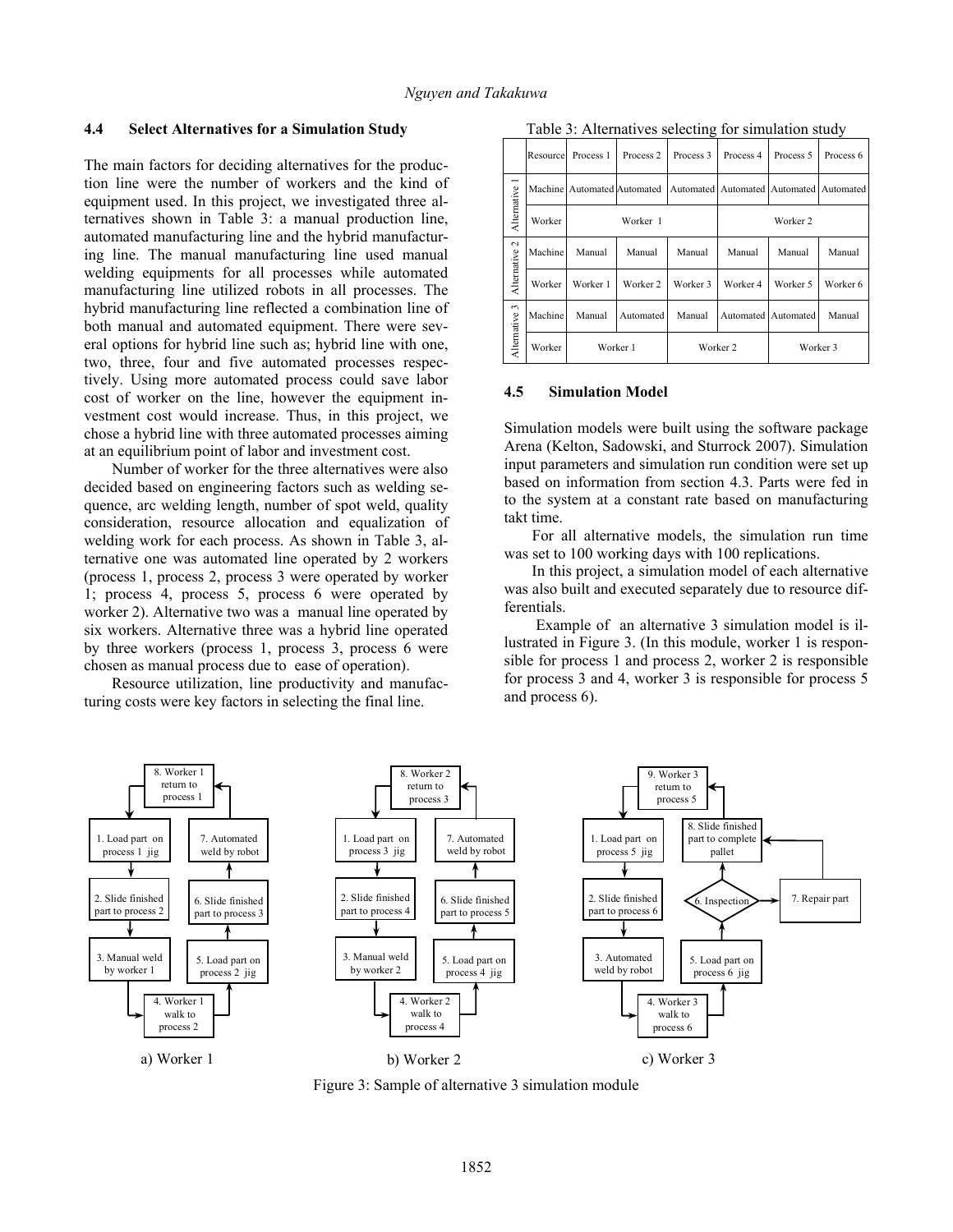#### **4.6 Analyze Simulation Results and Choose Efficient Alternatives**

The purpose of the simulation study for this project was to uncover which alternative satisfies the design requirements (higher resource utilization, over 90% of line productivity, and cheaper manufacturing costs). Simulation results from each of the alternative are presented as follows:

Workers utilization of each alternative is shown in Figure 4. Alternative one, the utilization of worker one was 71%, worker two was 72%, with average utilization of 71.5%. For alternative two, the utilization of worker one was 74%, worker two was 90%, worker three was 80%, worker four was 89%, worker five was 86%, worker six was 72%, with a total average utilization of 81.8%. For alternatives three, the utilization of worker one was 94%, worker two was 99%, worker three was 87%, with a total average utilization of 93.3%. The result showed that alternative three had highest worker utilization.



Utilization of automated welding robots were also illustrated in Figure 5. Alternative one used six robots with average utilization of 41.8% (36% for robot of process 1, 47% for robot of process 2, 39% for robot of process 3, 45% for robot of process 4, 46% for robot of process 5 and 38% for robot of process 6). Alternative three used 3 robots with average utilization of 45.7% (47% for robot of process 2, 46% for robot of process 4, 44% for robot of process 5). The results showed that alternative three had highest robot utilization.

Line productivity of each alternative is shown in Table 4. Line productivity of alternative one was 99%, alternative two was 98% and alternative three was 95%. These results achieved the requirement of the company. The reason the automated line had a higher productivity was that the line used all robots for welding and the checking process.

Simulation results of line productivity showed that every alternative could not reach 100% productivity due to factors such as machine failures. Supposing the ideal productivity of every alternative was 100%, we would

find a loss of productivity in alternative one to be 1%, alternatives two was 2%, alternative 3 was 5%. This loss in productivity needs to be transferred to economic loss; such as labor, energy, material, and inventory cost etc. in a cost simulation study.



Figure 5: Robot utilization of automated process

| Table 4: Productivity of the alternatives |        |  |  |  |
|-------------------------------------------|--------|--|--|--|
| Alternative 1                             | $99\%$ |  |  |  |
| Alternative 2                             | $98\%$ |  |  |  |
| Alternative 3                             | $95\%$ |  |  |  |

A simulation of manufacturing costs was also studied. The parameters for the simulation; such as labor costs, depreciation costs, material costs, energy consumption costs, and others cost were quoted from the Purchasing and Financing Division. The loss of line productivity for all alternatives also were considered in the calculations (1% for alternatives one, 2% for alternative two and 5% for alternative three). The simulation result is shown in Figure 6. The manufacturing costs for producing one unit of alternative one was 76 US dollars, alternative two was 63.9 US dollars, and alternative three was 58.6 US dollars. An interesting result was also found from the cost simulation results that even though alternative three has highest lost cost (5%), its cost was still cheapest. Other reasons for this cheaper cost were investment costs from alternative one (used robots) and labor costs of alternative two (used more workers) are more expensive than cost of alternatives three.



Figure 6: Comparison of manufacturing costs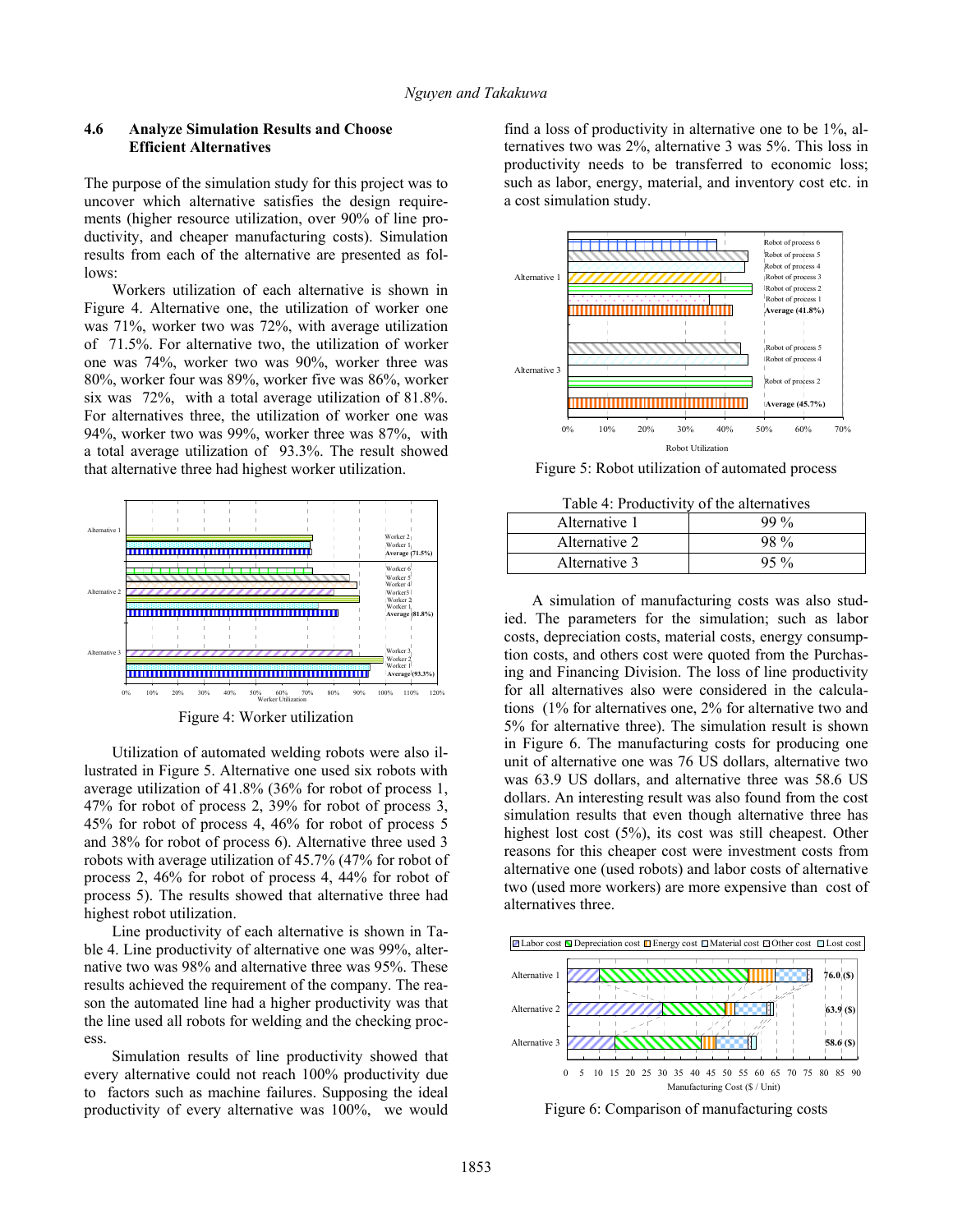In summarizing the simulation study, alternative three (hybrid manufacture line) had a higher resource utilization and satisfied the design requirement for productivity (higher than 90%), and cheaper manufacturing costs. Alternative three was therefore chosen for making the manufacturing line.

# **4.7 Check Actual Results of the Designed Line and Hand Over to the Factory**

After deciding the manufacturing line, the equipment and robots were purchased and fabricated, and it took nearly 8 months to make the manufacturing line. After adjusting the machines, robots and parts to ensure a good quality condition, the final trial was completed by pilot members. Five working days of trials were carried out reconfirm the feasibility of the line (due to time and budget constraints, we could not run a trial as long as the simulation conditions). The average trial result of resource utilization and line productivity were shown in Table 5. Actual trial results were very close to the simulation results because of high worker skill and the actual failure time was shorter than the simulation condition. The actual results also showed that the chosen manufacturing line satisfied the design target, this line could be handed over to the factory for manufacturing activities.

The simulation was very useful in investigating the feasibility of new lines. By comparing with reference data of previous similar project quoted from the Finance Division of the company, the simulation study in this project also assisted in reducing project time in the design process (10% of the total designed time) and save costs in line modification (5% of the total equipment investment cost).

| Resource utilization and line productivity | Result $(\% )$ |
|--------------------------------------------|----------------|
| Worker 1                                   | 95             |
| Worker 2                                   | 98             |
| Worker 3                                   | 87             |
| Robot of process 2                         | 47             |
| Robot of process 4                         | 47             |
| Robot of process 5                         | 44             |
| Line productivity                          |                |

Table 5: Actual trial results

# **5 CONCLUSIONS**

A framework in manufacturing line designs in Japanese manufacturing plants was introduced to show the contribution of a simulation study in the design process.

This research also introduced several positive advantages in using simulations for designing manufacturing lines. A simulation study not only can help engineers discover better options for developing efficient equipment, but also can save time and money from mistakes in redesign and re-fabricating equipment in comparison with conventional methods that for the most part were based on engineering experience.

The concept of a manufacturing line design in this research can be extended to all other manufacturing areas in future research.

# **ACKNOWLEDGMENTS**

The authors would like to thank all members from related Japanese automobile manufacturing companies for creating a favorable research environment for this study.

### **REFERENCES**

- Duanmu, J., and K. Taaffe. 2007. Measuring manufacturing throughput using takt time analysis and simulation. In *Proceedings of the 2007 Winter Simulation Conference*, ed. S. G. Henderson, B. Biller, M. -H. Hsieh, J. Shortle, J. D. Tew, and R. R. Barton, 1633- 1640. Piscataway, New Jersey: Institute of Electrical and Electronics Engineers, Inc.
- Durmusoglu, M. B. 1993. Analysis of the conversion from a job shop system to a cellular manufacturing system. *International Journal of Production Economics* 30-31:427-436.
- Dyck, H., and A. J. Johnson. 1988. Transforming a traditional manufacturing system into a just-in-time system with kanban. In *Proceedings of the 1988 Winter Simulation Conference*, ed. M. Abrams, P. Haigh, and J. Comfort, 616-623. Piscataway, New Jersey: Institute of Electrical and Electronics Engineers, Inc.
- Grimard. C., and J. H. Marvel. 2005. Validation of the Re-design of a manufacturing work cell using simulation. In *Proceedings of the 2005 Winter Simulation Conference*, ed. M. E. Kuhl, N. M. Steiger, F. B. Armstrong, and J. A. Joines, 1386-1391. Piscataway, New Jersey: Institute of Electrical and Electronics Engineers, Inc.
- Gujarathi, N. S., R. M. Ogale, and T. Gupta. 2004. Production capacity analysis of a shock absorber assembly line using simulation. In *Proceedings of the 2004 Winter Simulation Conference*, ed. R. G. Ingalls, M. D. Rossetti, J. S. Smith, and B. A. Peters, 1213-1217. Piscataway, New Jersey: Institute of Electrical and Electronics Engineers, Inc.
- Kelton, W. D., R. P. Sadowski, and D. T. Sturrock. 2007. *Simulation with ARENA*. 4th ed. New York: McGraw-Hill.
- Monden, Y. 1983. *Toyota Production System: Practical Approach to Production Management*. 1st ed. Norcross, Georgia: Industrial Engineering and Management Press, Institute of Industrial Engineers.
- Ong, H. H. 2007. Establishing man-machine ratio using simulation. In *Proceedings of the 2007 Winter Simu-*